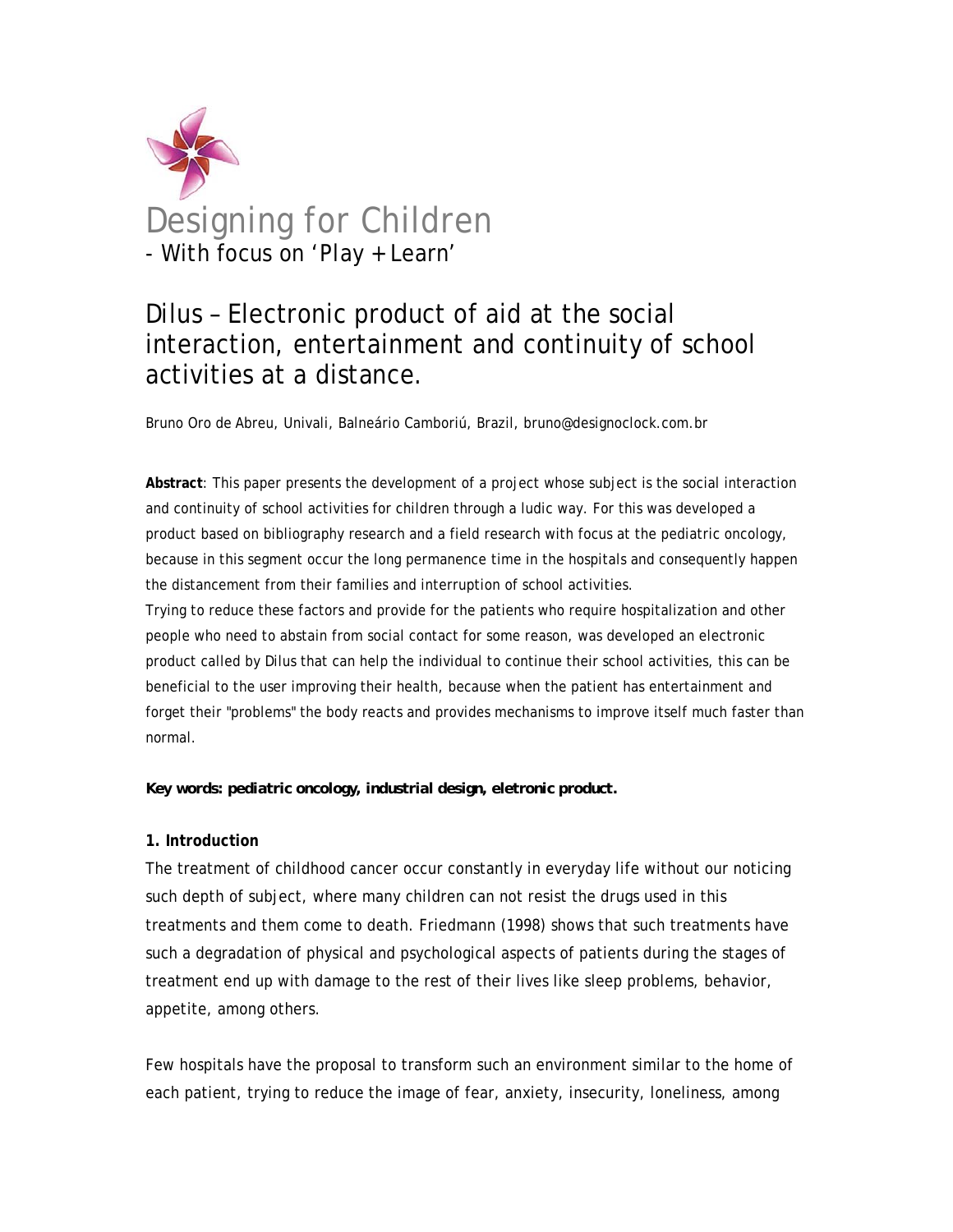other things. To mitigate these factors, it is believed that the inclusion of play in the hospital environment is a factor of bigger importance. Given this assumption was decided to investigate and seek propose the concept of a product that mediate this relationship.

Through these concepts began library research, field and market in order to collect data necessary for the completion of a product that met the real needs of the users limited to children in the process of treatment or that somehow have to abstain to school activities and social life. Aiming at further deepening of the points arising from the hospital research was focused primarily on the pediatric oncology treatment, in these cases the hospitalization period is longer and occurs the physical and psychological suffering by the patient.

Based on the data collected it was noted that the need for social interaction of the individuals is so intrinsic that them may suffer psychological trauma that can last for the rest of their lifes, if it the social interaction is stopped. In many cases of hospitalization the child has to give up their daily activities as well as their social life with friends, family, among others, due to the need to change the city for treatment as well as the long period of treatment will occur. Thus the interruption of school activities has bigger aggravation in early stage of intellectual growth and social human being.

Through this was developed an electronic product that would help the social interaction and continuity of school activities through high-tech components with the objective of providing its User not only an electronic product, but a different product in the middle of demand of its area.

#### **2. Childhood cancer**

Baracat (2000) says that the notice of need of chemotherapy treatment comes with some impact and discomfort for the patients mind because it automatically creates the image of the impossibility of recovering his health and the fear of what the society will think about it, so in this moments occur the emotional upheavals. The stay of patients in the hospital for chemotherapy treatment occurs according to the degree of each patient cancer so that it is too hard for them return do the check-up because after some time the concept that the environment only will "hurt" is increasing along with the restriction of tasks imposed on them by the hospital, where they cannot play or study with the same frequency in a "normal" life out of the treatment.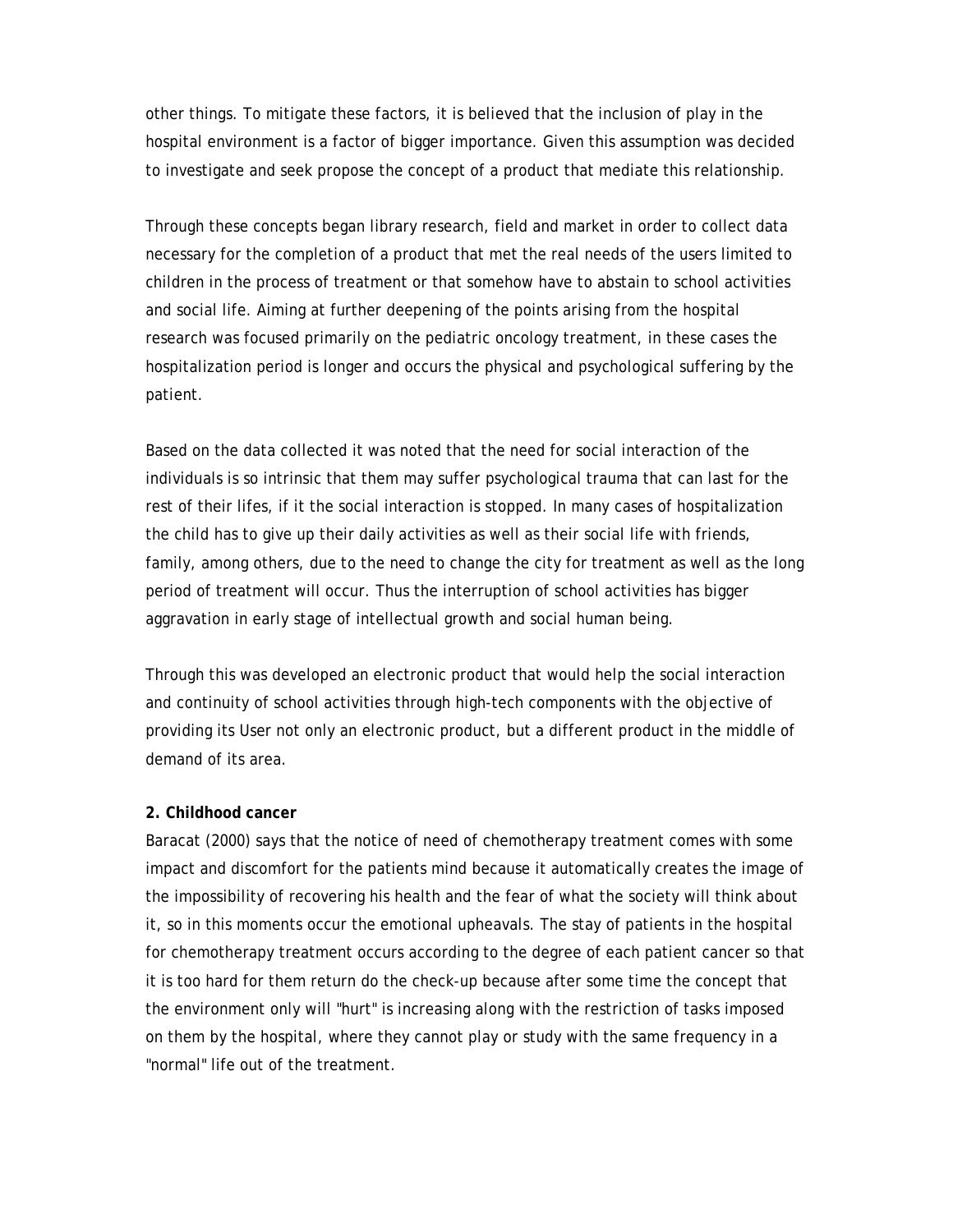Almeida (2005) reports that the child's concept of death is acquired naturally during the treatment when it occurs in a long time, along with various physical impairments that the patient suffers during the chemotherapy. It is necessary for this not occur the intervention process by ludic ways in entertainment through games and/or other products in the hospital, which can assist in transportation of patients, food, entertainment, social interaction, among others.

#### **2.1. The ludic as treatment**

Kishimoto (1998) shows that the ludic is the way that an individual relates yourself in an environment or social environment, this is not related in the same way by all people, each person acquires its ludic interpretation to entertain themselves at any time in accordance with the existing culture in himself. Therefore, the ludic culture starts in many ways, for example, most children interact in serious situations through games, which for adults or children with his ludic culture repressed does not happen the same way.

The ludic isn't a escape way of the individual to an imaginary plane in order to reject what him is living in the moment, but a creative process of each individual who can facilitate your acceptance in certain situations that reduce significantly its traumas in some situations of fears or anger. Thus products as furniture, electronics, appliances, among others, may assist in the ludic culture of each patient, exploring him creative mind and offering well-being in the environment of hospitalization.

## **3. The school and the information revolution**

The industrial revolution was very important in changing the daily habits of human beings in their economic and even environmental media, the information revolution in this century has made great changes too. According to Druker (2008) The impact of this revolution to the children and the school has been relatively positive, as they have the ability to use a computer faster than adults even in the age of four years old. Based on these features some schools is using more the technological areas through distance learning or expanding their infrastructure to areas with the introduction of computers and other electronics as shown in the Interdidatica brazilian fair that expose various products of digital teaching (Figure 1) as a bus equipped with computers, a blackboard for the transmission of video lessons, among others.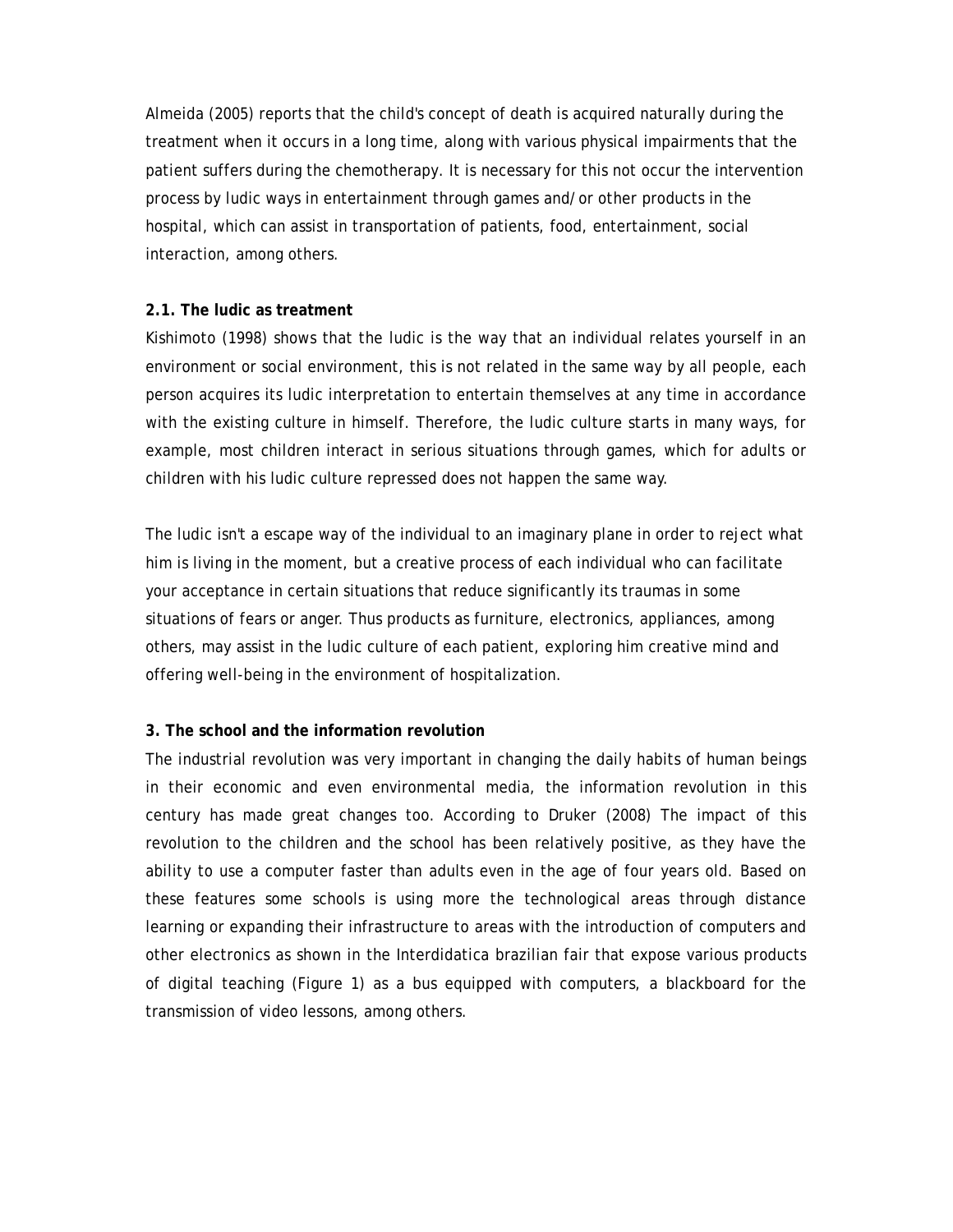

Figure.1 Interdidatica brazilian Fair

Cortalezzo (2008) emphasizes that the computer network (Internet) is more effective for the distance education by having faster interaction than other media such as printed text, or audio and video. Oliveira and Seixas (2008) argue that the computer education helps in the exchange, inter-relationship and plurality of knowledge as well as enrich knowledge of both teachers and students in learning. In Brazil the government announced on 08/04/2008 the installation of broadband internet in all public schools in the country's urban by 2010, about 86% of brazilian students may have Internet access. Along with this initiative follows the computerization of schools across the notebook's distribution (Figure 2).



Figure.2 Government laptop

Novaes (2008) points out that research shows that visual language is as important as verbal because the hemispheres of the brain are interactive. Working each activation of memory, creativity and language through the visual universal language with responsiveness of the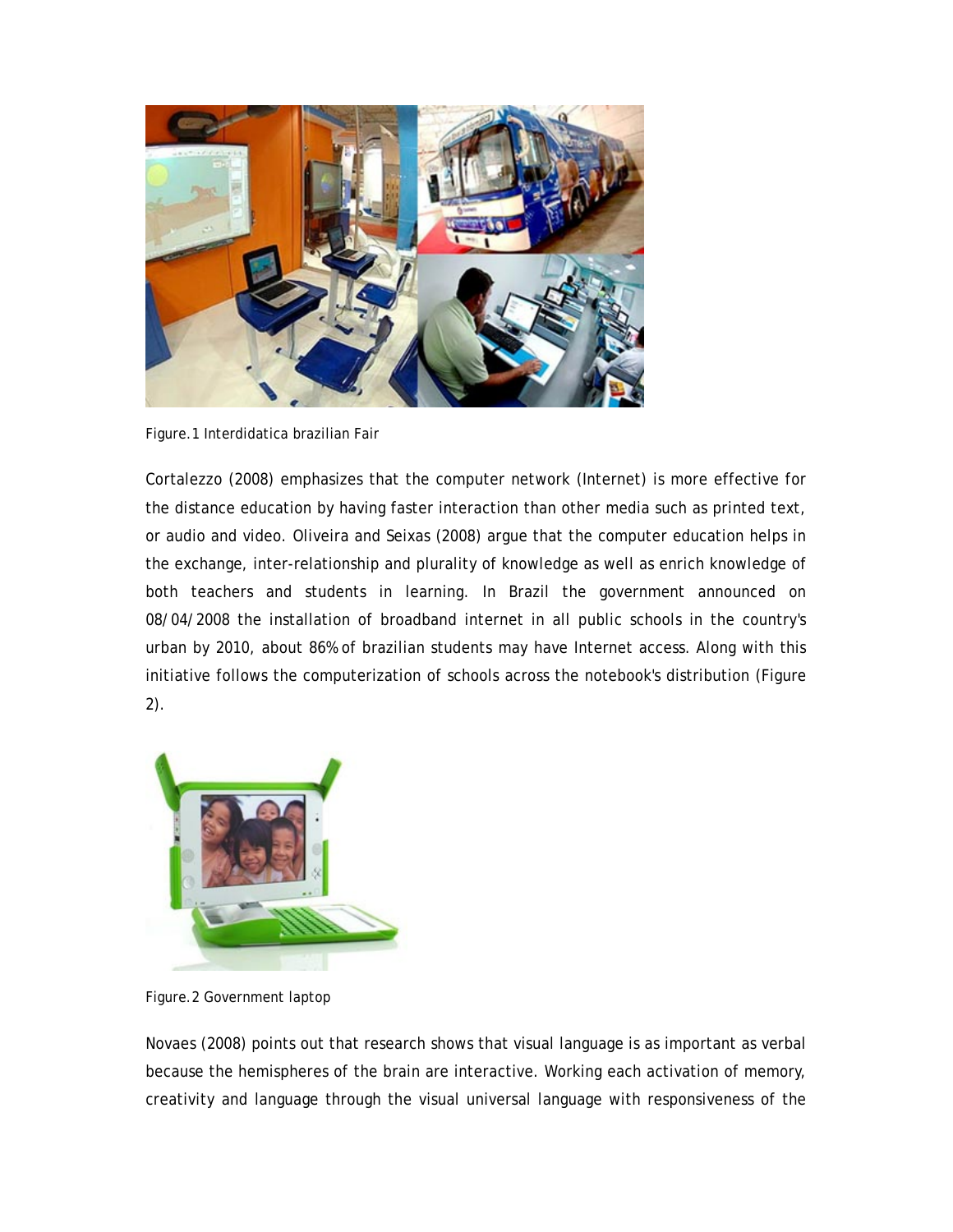holistic verbal language the student can get a better reception of the learning process than just the verbal learning processes.

The introduction of information technology has the positive side of the best human access to information, as Costa (2003) cites that the technological dimensions offers possibilities of expanding the human knowledge its ability to store and manipulate information in various situations and moments.

## **3.1. Education at distance**

In this century the technology has allowed us to ease into our affairs, as well as new concepts in relation to education through distance learning. Borges (2008) shows four education systems/virtual education, the Global Campus Project, the Kidlink Project, Educ@r Project and School of the Future Project, where one can see that this method is increasingly being used in the contemporary world. Below are some descriptions of each project:

1. Global Campus Project: virtual room that had its foundation in 1997, where was taught courses in basic computing in which students participated in assessments using forms and exchanging e-mails where them was commited for their own learning.

2. Kidlink Project: Kidlink is an international association used by children and teachers from various countries with professionals working 24 hours a day allowing the exchange of information and materials to the users.

3. Educ@r Project: involving various educational agencies this project offers a "recycling" of knowledge of teachers, enables geographically activities distributed to students.

4. School of the Future Project: project developed by the interdisciplinary research laboratory at the University of Sao Paulo this project aims to assist in distance education research groups covering the areas of physics, mathematics, psychology, education and communication, among others, also has fronts of research in the areas of multimedia, science, humanities, video production and holography.Many of these systems use the video link for data transfer between teachers and students. The same author mentioned above says that video conferencing can be conceptualized as a combination of audio and video of scanned documents that provide interaction with users in real time through programs such as NetMeeting (Microsoft), CU-SeeMe (Compression Labs Inc.), among others.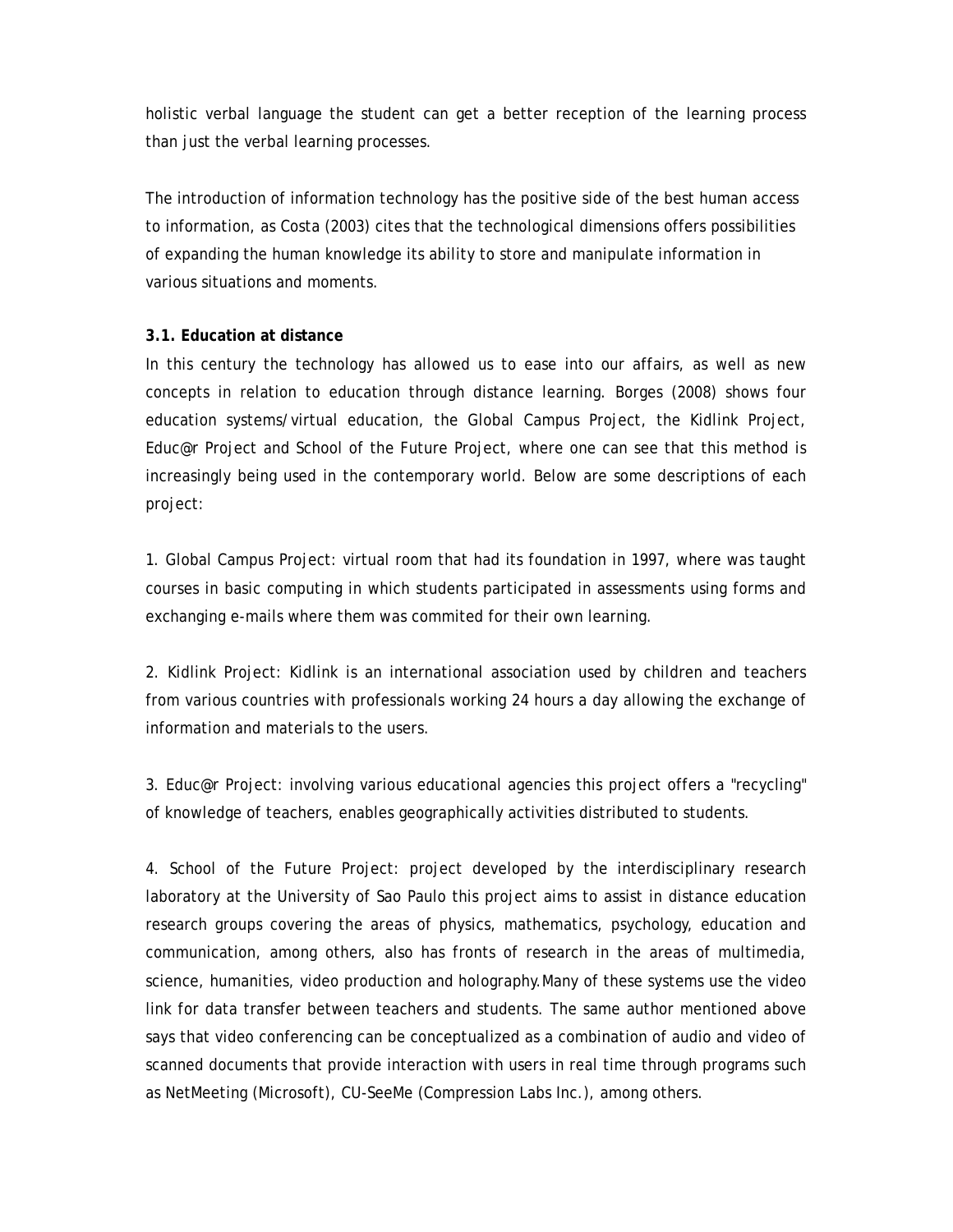It is based on these facts that the process of education in contemporary medium will have to quickly adapt to the existing computerization, because information now occurring so rapidly that it is possible that the teaching proccess on many of the schools becomes to be outdated.

# **4. Technologies that will be part of education and entertainment in the future**

## **4.1. Nanotechnology used in products**

Nanotechnology has gained great highlight in recent years because of the need to reduce environmental impacts and technological developments, it is used in products of areas like agriculture, education, health, among others. Vlasov, Green and Xia (2008) have as one of the results of this technological revolution the creation of chips that allow the exchange of information through optic switch, thus enabling a great improvement in computer data processing (Figure 3).



Figure.3 Optic chip

Therefore, as commented before beyond the need for rapid improvement in the current academic structures of engineering and design so that future generations have the necessary skills to deal with this technology will be important develop products with more carefully, preventing the use of components that could soon be considered outdated due to strong demand in the nanotechnology market.

## **4.2. Holography, the future of displays**

Garcia (2008) reports that since 1980 holography has been used constantly, which at the time was presented through film by the physical Vitor Calmon in a scene that a character in the movie was walking toward the audience, so the feeling of some people during this scene was that him walked across the stage at the cinema, walked through the crowd and got out of the cinema.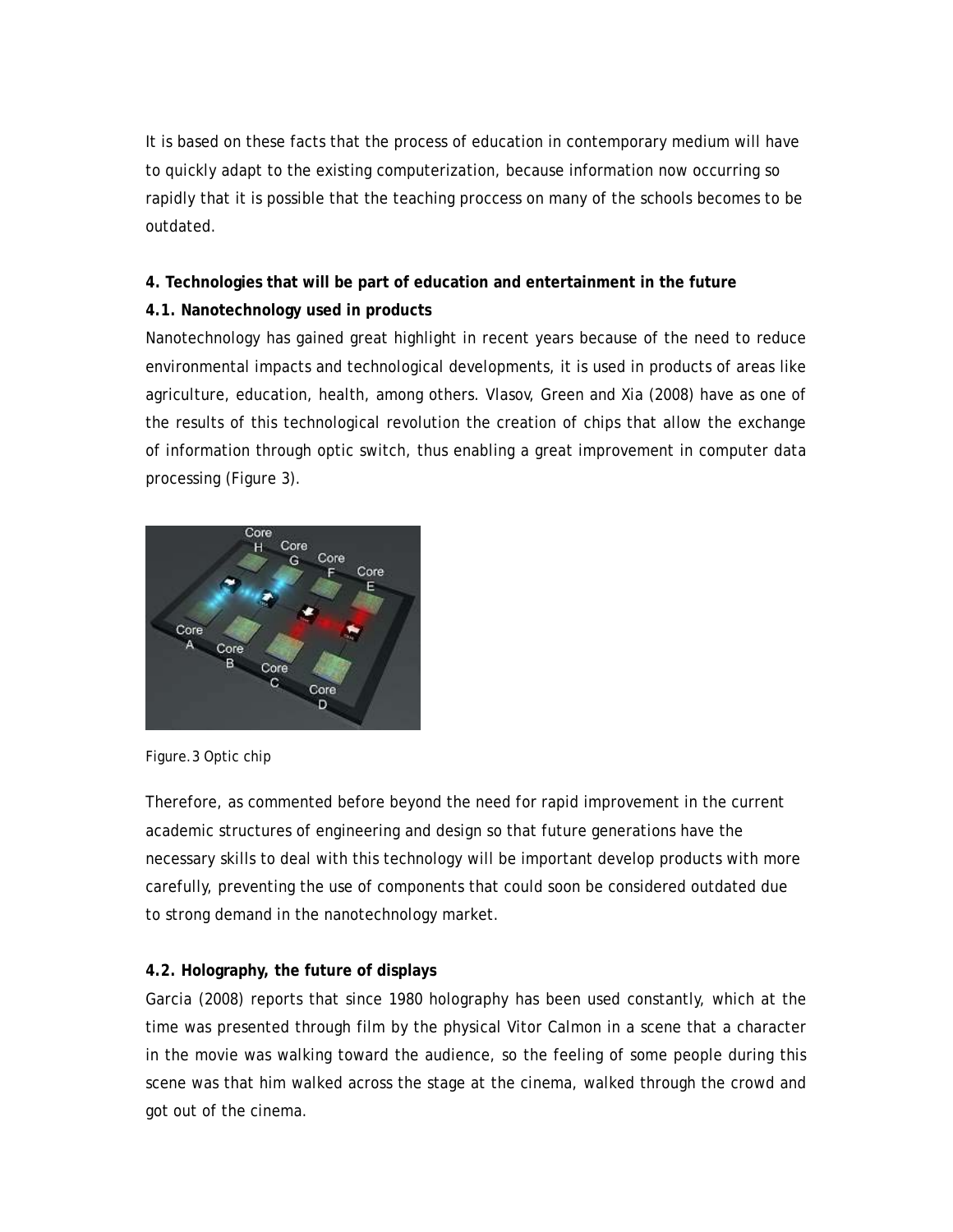

Figure.4 Holographic display

The holographic system can be of great benefit to the educational environment, as it cites Fávaro (2004), when studying a historical event, for example, students could experience the what they was studing in that moment so the interest of them would be higher like as previously cited about the visual language that encourages the user and thereby facilitates understanding of verbal language. The author states that the holographic system will soon have wide application in electronics area, because the visual reality that the users will has is much closer to a real scene than any other electronics with only an LCD screen. Gobé (2002) underscores this statement to report that research shows that during 2010 there will be glasses equipped with earphones that will eliminate the stimulus of the outside world as well as holography will be very used in electronics and other products to enable more information and entertainment

## **5. The Dilus product**

The application of semiotics in the form of bear has as objective charisma and receptivity for the User making it not just another product, but a companion/friend (Figure 5). The product has lines of the Toy Art movement that has as characteristic the unusual forms of the body of characters but also to customize option of their color according to user preferences. Dilus can also be customized by the download of new skins or through the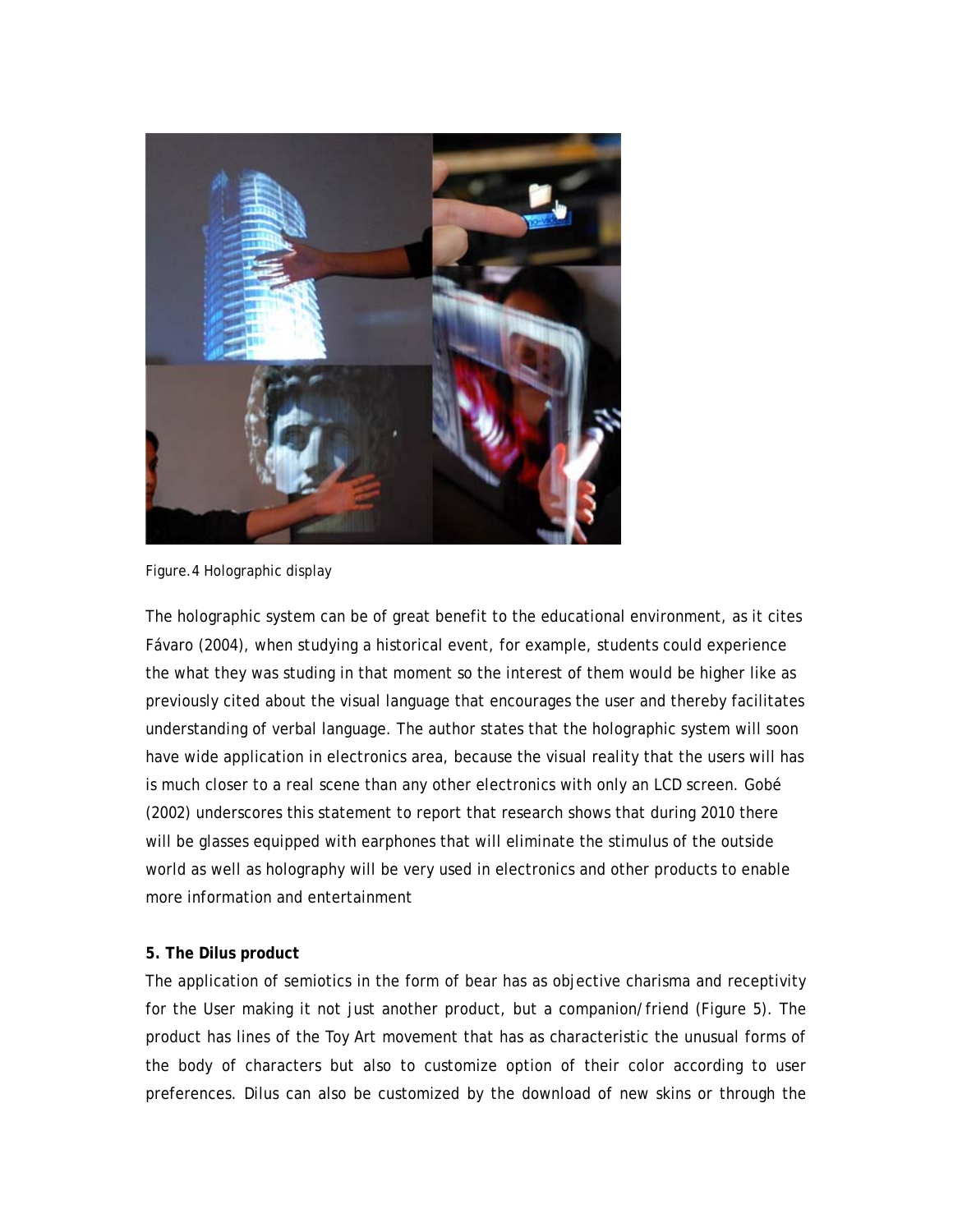creation made by graphical programs due to the conductor polymer (the same material used in flexible displays, ChLCD) applied over the cover/skin in PA6 that reproduce the skins exchange electronically (Figure 6), thus providing a more sustainable product that will not be necessary its cover/skin change reducing waste of materials during their manufacture proccess. The manufacturing process of these polymers are injection molding (for PA6) where the nylon is melted and injected into molds and roll to roll (conductor polymer) where goes through a process similar to that of a print to be applied its components.



Figure.5 Dilus



Figure.6 Skin change

The product has 17 cm high and 8 wide/diameter has also attractive its holographic display of 2D and 3D images that differentiates itself of the demand of electronics in the same area and provides more interaction and image quality for the user (Figure 7).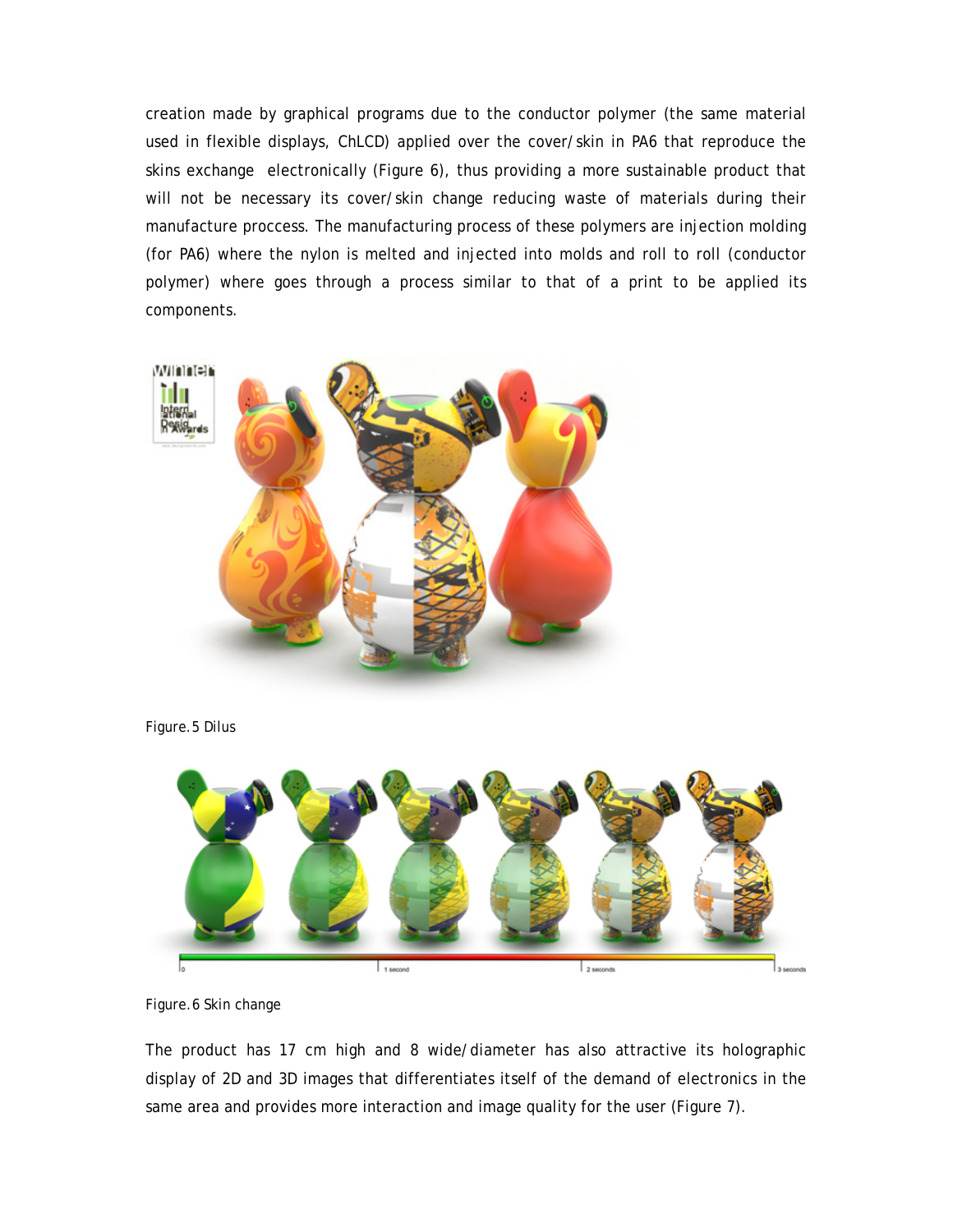

Figure.7 Holographic Display

According to researchers this holographic display will be a strong tendency in the next few years as its technology has been developed quite successfully and applied experimentally in some concept products.The navigation of the hologram is performed by a motion and location sensor used in robots that maps predetermined areas and responds to touch (in air) made by the user to select navigation options of the product where the user can use chat, internet , video games, watching movies, among others, and connect to other electronics via bluetooth and virtual keyboard, computers, among others, for greater interaction and use of the product. Other components are used in nanotechnology product for high performance as the microphone, touchscreen button on/off, flash-memory, processor and batery.

Ergonomically the product has positive features, providing continues usability on a daily basis because the holographic display of 18 cm height is limited to the field of vision established by universal measures (Figure 8), its on/off button is in specific area where reduces the risk of involuntary touch, LED's in your head and feet that indicate whether the product is on/off and that provide technological aspect and anatomical forms of the product allow the user to hold it without difficulty. Dilus aims the objective to be a differentiated product among others electronic products enabling the user to use high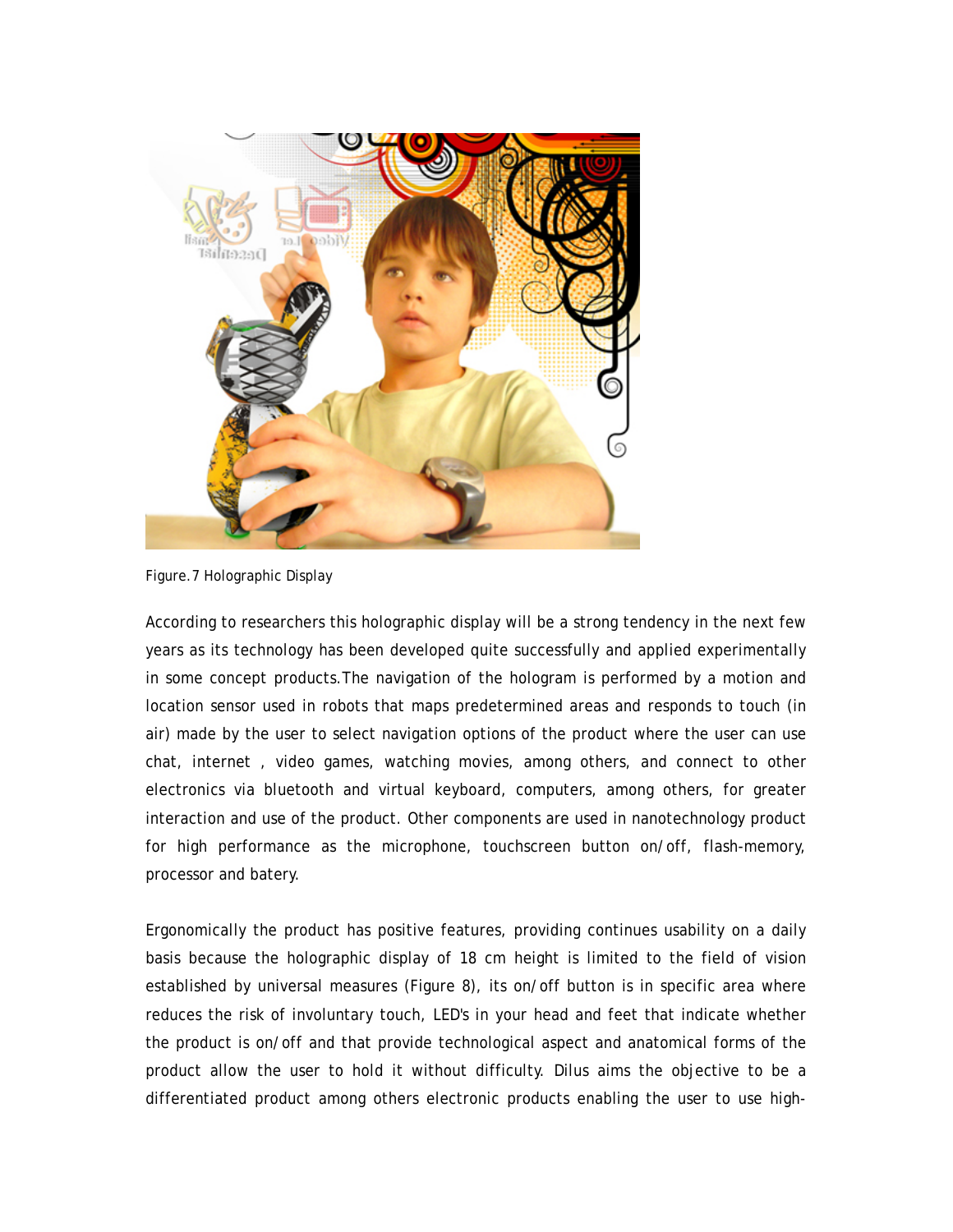tech components attached to a product with unusual forms fleeing feature of any computer, palm top, among others, and follow the trend of customization and display images on a display more realistic and provide the aid to distance education, social interaction and entertainment for users who somehow have to abstain from these activities.



Figure.8 Ergonomic test with percentiles 5% and 95%

#### **6. Discussion**

In many situations where the patient is away from your everyday because some disease or other kind of limitation after some time it starts a process of disparaging their living this moment due your disease. The role of product designer is to improve the state of human life from the psychological to the ergonomic factor becomes crucial in such situations because it can help by developing a product which promotes the reduction of the negative aspects caused by a hospitalization or any form of distancing from the usual activities of an "normal" life, allowing the user a better quality of life in the environment that is at that moment.

Aiming to improve day by day for the children which is in these situations was developed Dilus to aid in social interaction and continuity of school activities at a distance, this product has a goal to be an differential product on its demand, enabling the user acquire not only an electronic but a differential in its class that shows the future trends for electronic products as well as changes in the educational process that needs urgent updating.

#### **Acknowledgements**

This project was developed by designer Bruno Oro owner of the company Design O'Clock - Management and Development. Special thanks to Igor Gabay that so much helped in this research project and without their reports this project could not be the same, Daniel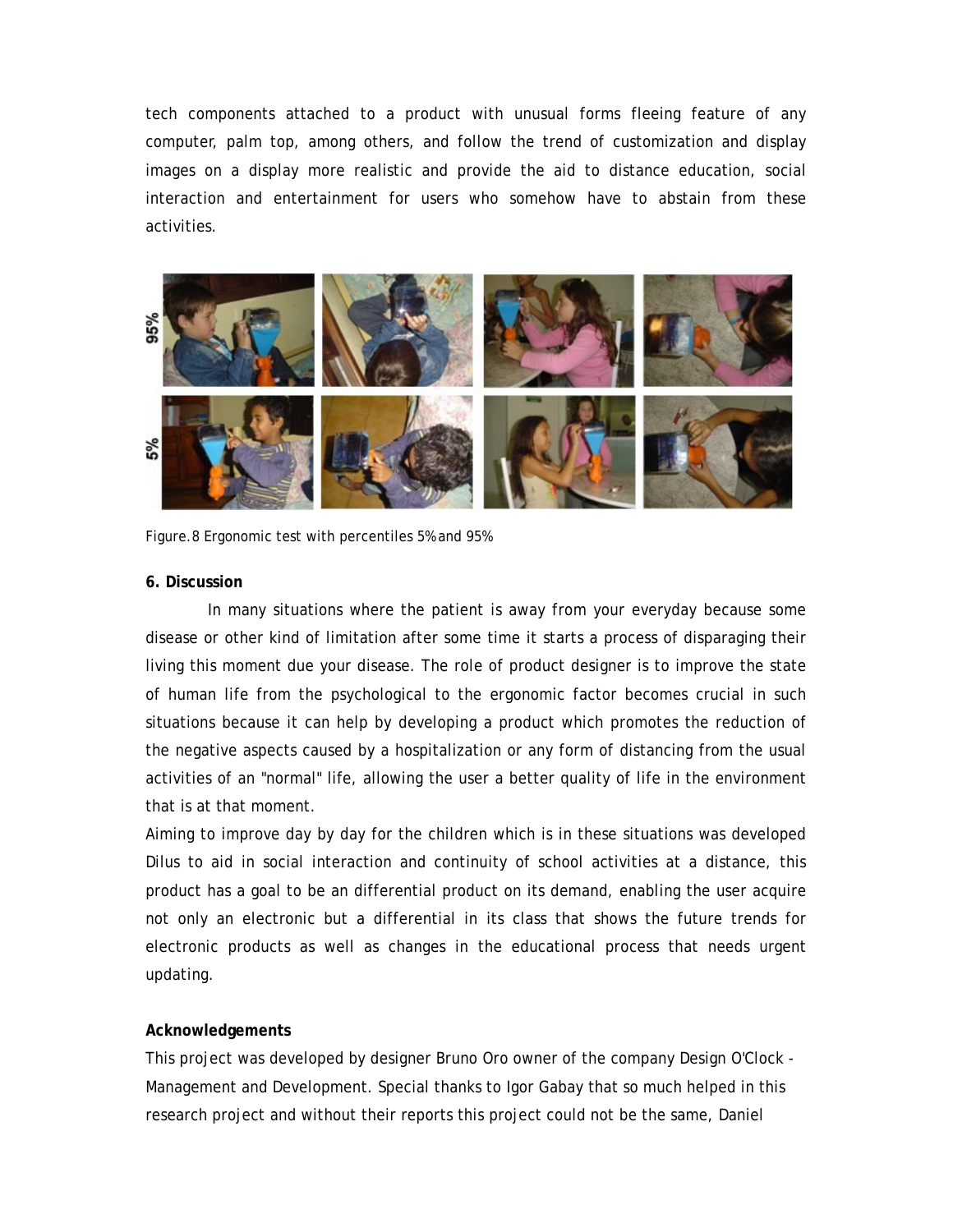Kreutz for all their support during the development of prototype and Bianka Frisoni the knowledge and advice given.

#### **References**

Friedmann, Adriana. (1998) O direito de brincar – A Brinquedoteca. 4th Ed.,Edições Sociais: Abrinq, São Paulo.

Baracat, F. F. (2000) Cancerologia Atual: Um enfoque multidisciplinar, ROCA, São Paulo.

Almeida, Fabiane A. (2005) Lidando com a morte e o luto por meio do brincar: a criança com câncer no hospital. Boletim de psicologia 2005, nº 123: pp 149-167.

Kishimoto, Tizuko M. (1998) O brincar e suas teorias. 1th Ed., Pioneira, São Paulo.

Drucker, Peter. (2008) O futuro já chegou [Online PDF]. Available at <http://www.dainf.cefetpr.br> [Accessed 23 April 2008]

Cortellazo, Iolanda B.C. (2008) A escola do futuro-UPS e a capacitação de professores em projetos telemáticos [Online PDF]. Available at <http:// www.rbep.inep.gov.br > [Accessed 23 de April 2008]

Oliveira, Sandra Lúcia de; SEIXAS, José Manuel de. (2008) Ensino apoiado computacionalmente: os desafios pedagógicos. Available at <http://www.pp.ufu.br> [Accessed 24 April 2008]

Novaes, Maria Helena. (2008) O que se espera de uma educação criativa no futuro. Available at <http://www.pepsic.bvs-psi.org.br> [Accessed 24 April 2008]

Costa, Nadja Maria de Lima. (2008) A formação contínua a distância utilizando o "salto para o futuro" [Online PDF]. Available at <http://www.teses.eps.ufsc.br> [Accessed 24 April 2008]

Belch, G. E. and Belch, M. A. (2001) Advertising and Promotion: An Integrated Marketing Communication Perspective, 5th Ed., Holt, McGraw-Hill, New York.

Borges, Karen Selbach. (2008) Educação a distância utilizando a World Wide Web [Online PDF]. Available at <http://www.pucrs.br> [Accessed 24 April 2008]